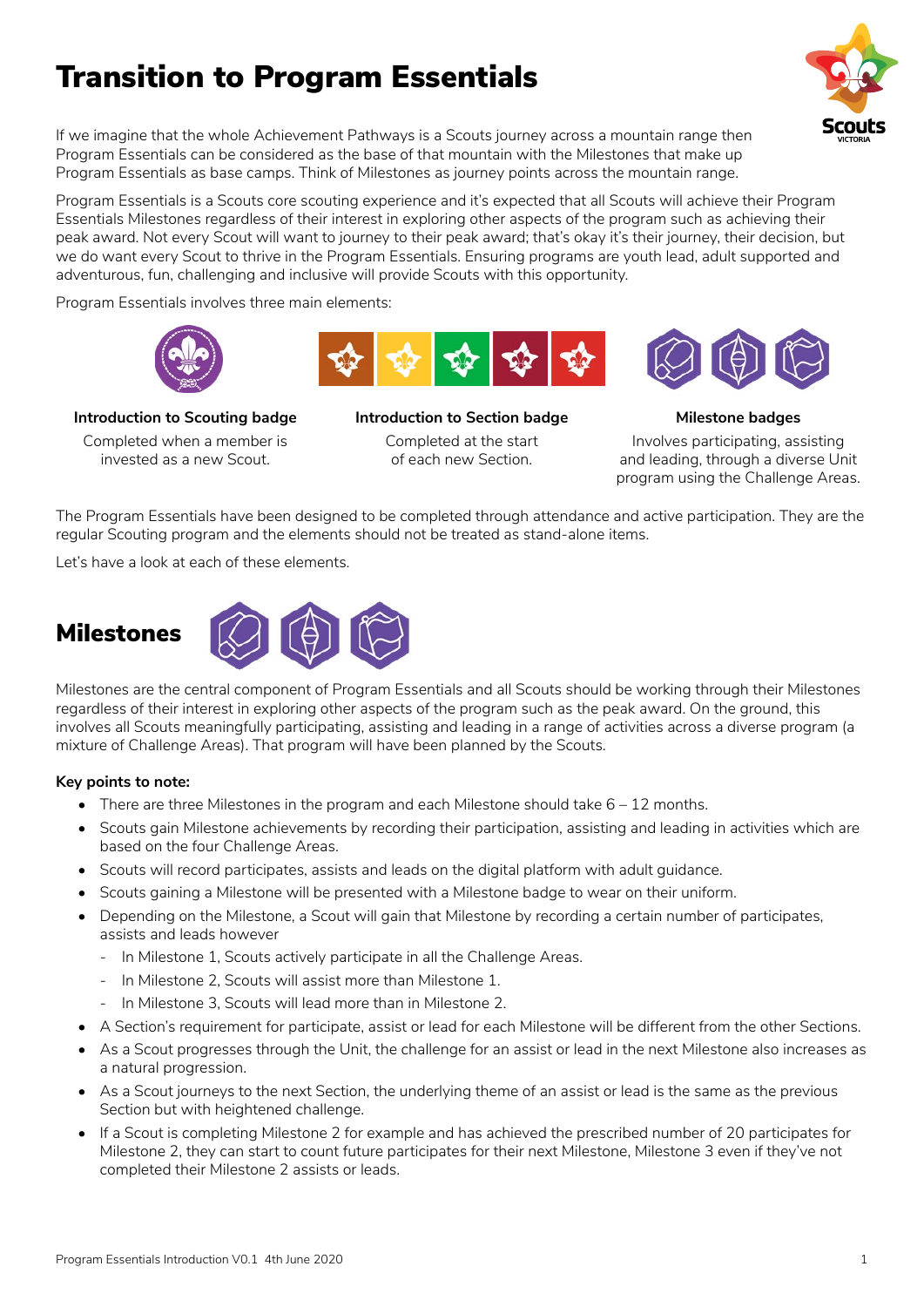

## **Transition to Milestone Options Available to Scouts**

#### **Scouts currently in your Unit:**

Up to this point Scouts in your Unit will have been achieving parts of their current award scheme such as their Participation, Boomerang, Target, Venturer Award or St George Award and will now be presented with the question as to which pathway to follow. Do they complete the current award scheme badge that they're been working so hard for or are so close to completing, or do they transition to the equivalent Milestone.

That final decision belongs to each individual Scout however as Leaders we can present the Scouts with the options available and guide each individual Scout to their decision. We will respect a Scouts decision as it is their journey. We are aiming for a smooth transition to Milestones with ultimately all Scouts fully transitioned by the end of 2020.

Scouts on the current award scheme have the following options when considering how they would like to transition to Milestones and remember, it's the Scouts choice.

#### **Option 1**

- At the youth members own choice finish their current age-range award and at the next change continue in the next level Milestone.
- For example, a Cub Scout may choose to complete their Bronze Boomerang and then commence Milestone 2 and likewise, a Scout may decide to complete their Explorer Badge and cord and then commence Milestone 3.

#### **Option 2**

- The youth member may choose to stay with the current award scheme for a while but should be transitioned fully by the end of the year.
- This is acceptable however current award scheme badge supplies are being depleted and will probably run out before the end of the year.
- In this case the new Milestone badge automatically replaces the current award scheme badge.

#### **Option 3**

- The youth member may choose to transition midway through their current age-range award scheme badge, that is transition straight to Milestones.
- The current award scheme and Achievement Pathways are different which means we aren't able to convert individual activities completed within a partially completed Silver Boomerang or Explorer Target badge for example to the Milestone 2 equivalent.
- We therefore need a common sense approach that will not disadvantage the Scout.
	- ‐ As a guide:
		- ‐ If a Scout is halfway through their current age-range award scheme badge then it's assumed they're also halfway through the equivalent Milestone.
			- ‐ For example, if a Scout is halfway through their Explorer Target or Venturer Award badge then it's assumed they're also halfway through the requirements for Milestone 2.
			- ‐ Therefore, in order to achieve their Milestone 2 the Scout will need to complete three more participates, two more assists and one more leads.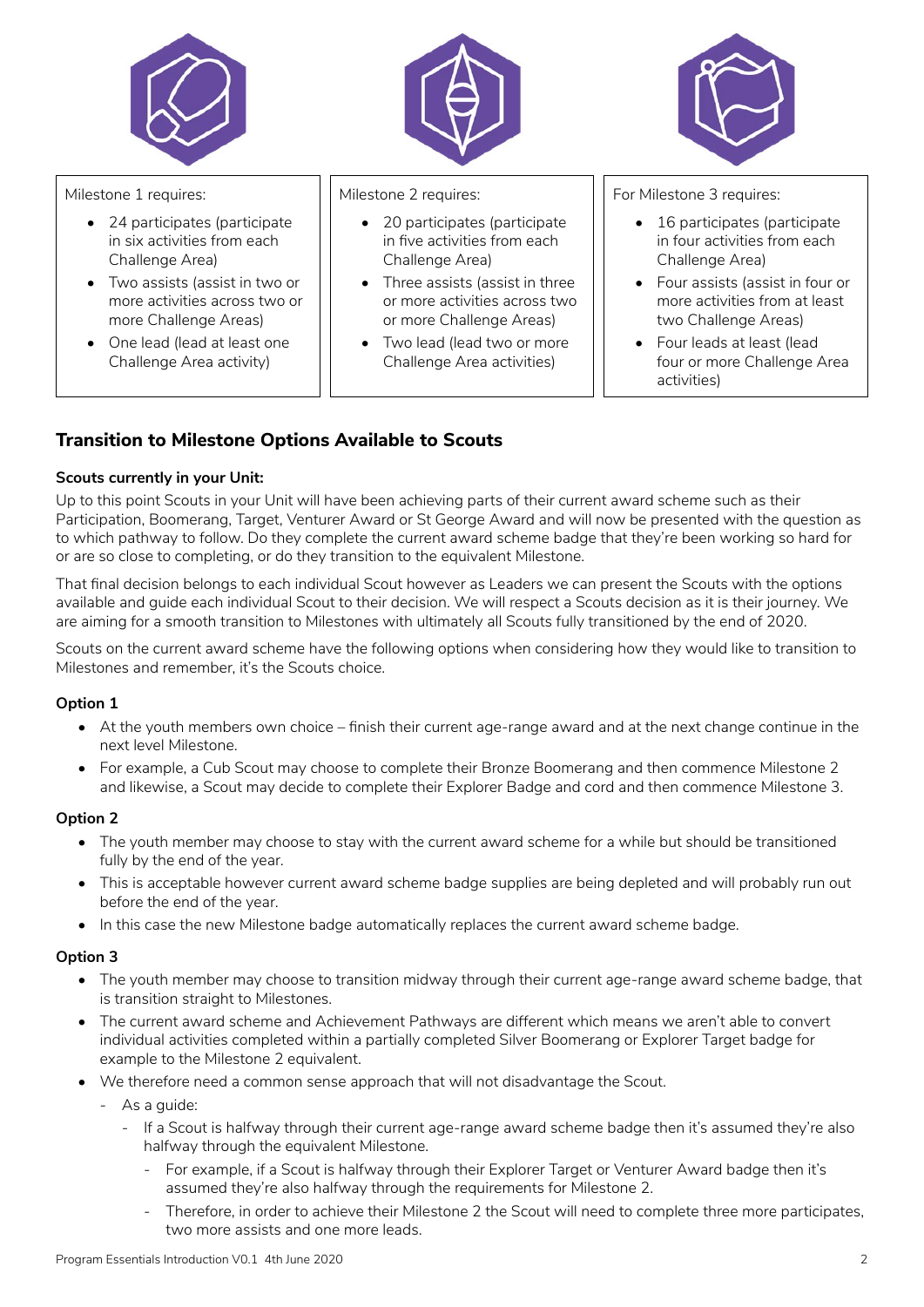- ‐ If a Scout is a quarter way through their current age-range award scheme badge then it's assumed they're also a quarter way through the equivalent Milestone.
	- ‐ For example, if a Scout is a quarter way through their Gold Boomerang or Adventurer Target badge then it's assumed they're also a quarter way through the requirements for Milestone 3.
	- ‐ Therefore, in order to achieve their Milestone 3 the Scout will need to complete three more participates, three more assists and three more leads.

Our Ground Breaker Group experience is that a sudden change is not recommended but a smooth and quick transition as in **Option 1** is highly recommended.

## **A Scouts Joins the Unit Part Way Through the Section Age Range**

As is our current practice, if a Scout starts partway through the Section age-range they're not expected to start at Milestone 1. As a guide:

A Scout will start at Milestone 1, if the:

- Scout transitions into the Unit from the Unit below
- Scout joins the Unit less than 1/3 of the way through the Section's age range (for example, in the first year for a three year age range Section)

A Scout will start at Milestone 2, if the:

• Scout commences in the Unit between 1/3 to 2/3 through the Section's age range (for example, in the second year for a three year age range Section)

A Scout will start at Milestone 3, if the:

• Scout commences in the Unit in the final 1/3 of the Section's age-range

## **Personal Reflection / Discussion**

Once a Scout has completed the requirements for each Milestone they will take part in a personal reflection. This is an opportunity for the Scout to reflect on their development throughout their working time on this Milestone.

The personal reflection will be facilitated by a youth or adult leader which may vary according to the Section.

With the quidance of the SPICES I... statements, the Scout will reflect on their development through the program and consider the areas for them to focus on moving forward.

## **Access and Inclusion**

Program Essentials should be tailored to the individual's capabilities.

The only standard held for the Program Essentials is the individuals best, with the ultimate aim of them developing and improving at a personal level.

Scouts should be challenged to push themselves and achieve their personal best.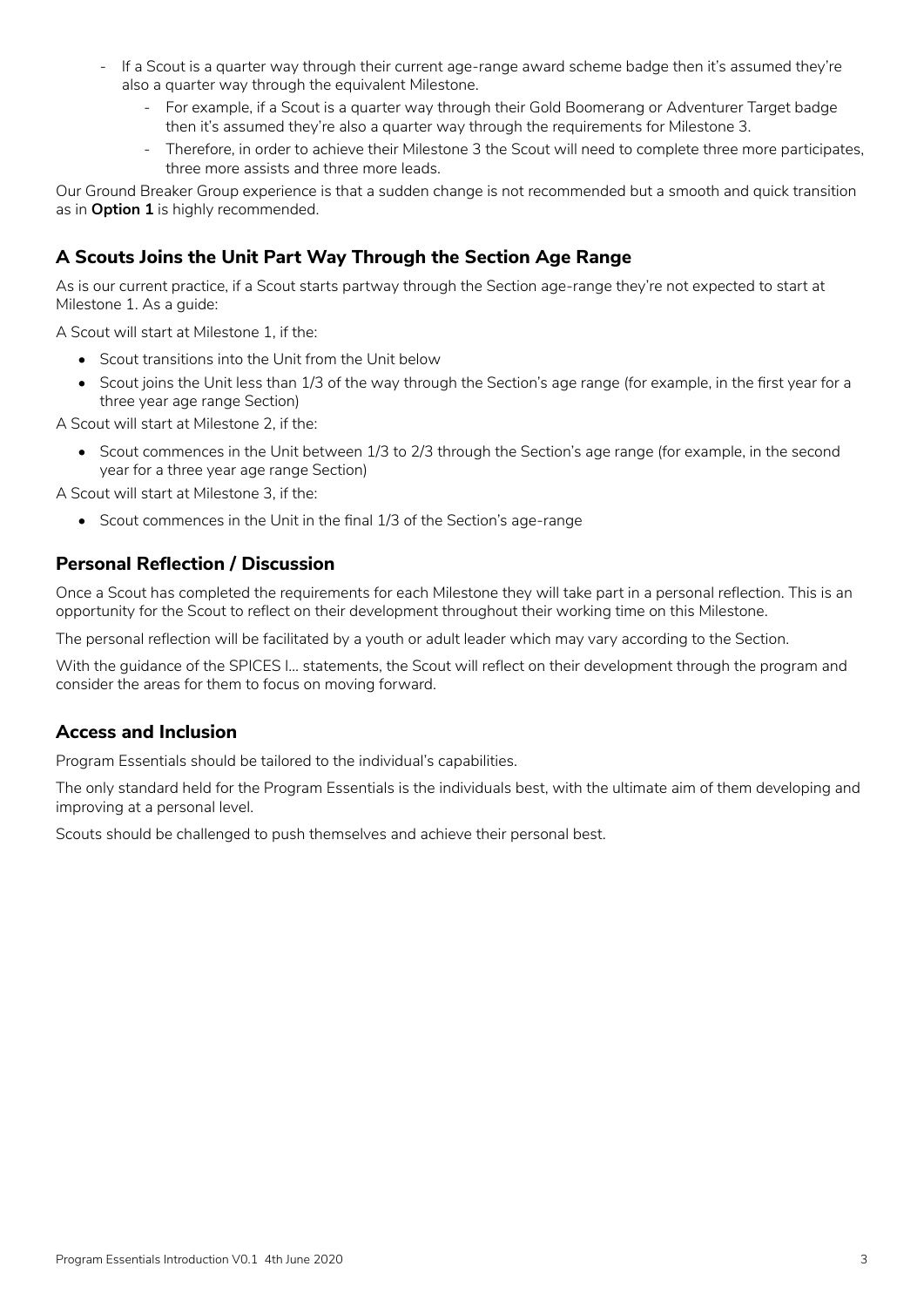## Introduction To Scouting



When a new member starts Scouting they will be invested – this is a formal welcome to the Movement and marks the beginning of their Scouting journey. However, in order to make sure the new person knows what to expect from Scouting they will go through an Introduction to Scouting discussion.

The Introduction to Scouting discussion needs to also be completed if a Scout re-joins Scouting after having a break.

The Introduction to Scouting discussion worksheet is found at Our Program resources.

## **Key points to note:**

- It is important for the discussion to occur as part of experiencing the program first hand. This will all the new Scout to fully understand what's covered through the discussion.
- The discussion might take place over a number of weeks, or in one go.
- Discussions should involve the youth member, their peer mentor or Patrol Leader, and if needed, their adult Leader.
- This isn't an interview or test and the person leading the discussion should have a good understanding of Scouting.
- Once the Scout has completed their Introduction to Scouting they'll be invested and presented with the World Organisation of the Scout Movement badge for their uniform.
- The Introduction to Scouting needs to be completed when you join the Scouting Movement for the first time or if you join Scouting again after having taken a break.
- A Scout progressing to the next Section is not required to have an Introduction to Scouting discussion.

## **Discussion points:**

The full details of what should be covered in this discussion are included in a discussion guide within each age Section's Youth Member Guide as well as key background information. The discussion points include: -

- The World Organisation of the Scout Movement
- Scouting in Australia
- Our Scout Group
- Our program the what, the why, the how
- SPICES
- Personal Progression
- The Australian Scout Promise and Australian Scout Law
- Symbols, Traditions and ceremonies
- The new member's mentor
- **Investiture**
- Plan>Do>Review>